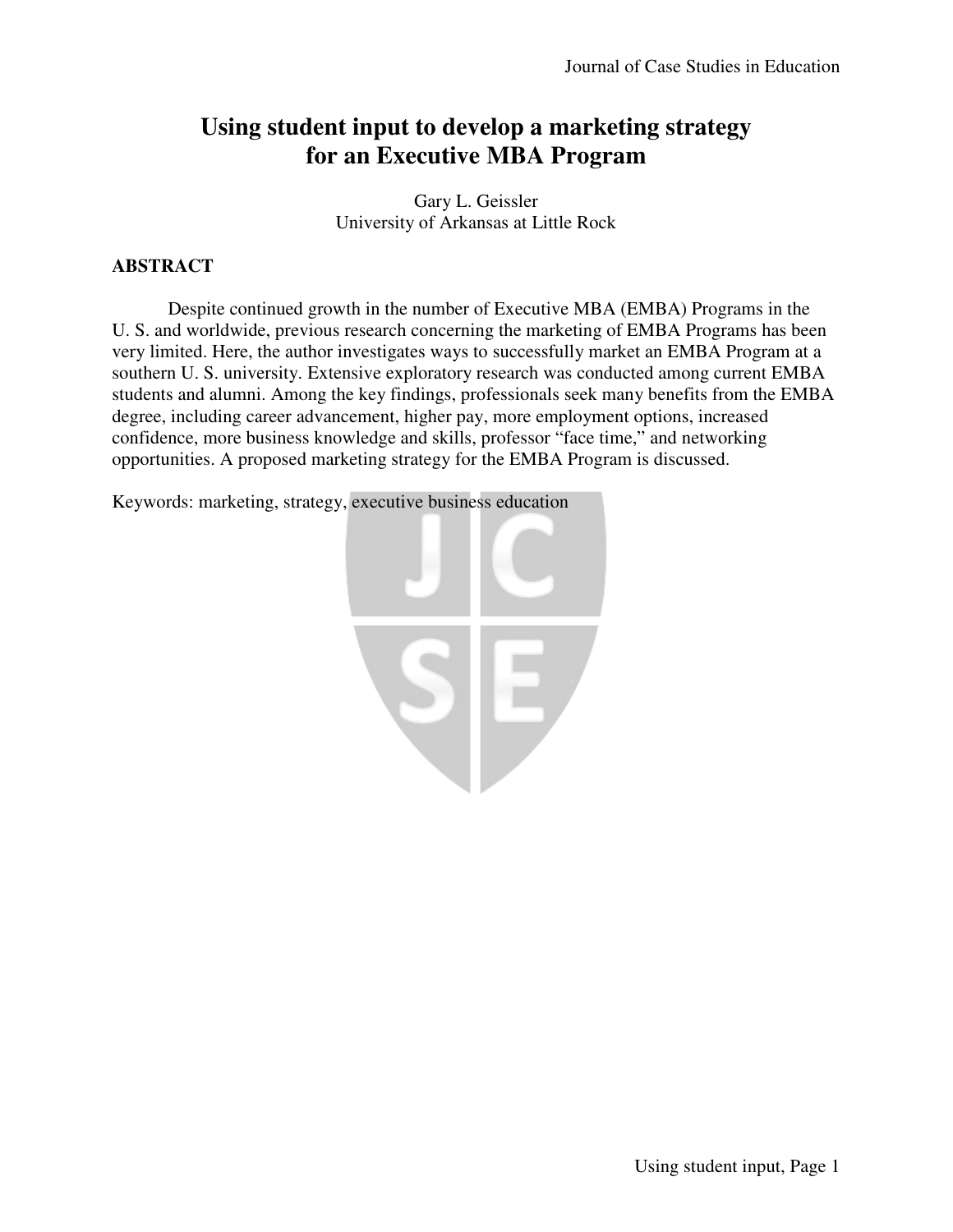#### **INTRODUCTION**

 The number of Executive MBA (EMBA) Programs continues to increase in the U. S., particularly in the Southeast and Texas/New Mexico regions. EMBA Programs are also experiencing impressive growth worldwide, especially in Europe, Latin America, and Asia. Overall, program growth this decade is projected to outpace growth during the previous decade. This growth is being fueled by increasing demand. For example, EMBA program applications increased 25 percent from 2005 to 2007. As a result, more than half of the Executive MBA Council's member programs are considering increasing capacity or opening programs in new locations (Executive MBA Council Membership Program Survey 2007).

Despite increasing EMBA Program costs (i.e., the average 2007 total program cost worldwide was nearly \$58,000), the programs offer professionals numerous advantages, such as scheduling convenience, international travel/study opportunities, and interaction with smart and talented peers. Recent EMBA graduates reported shorter payback periods for both the students and their organizations (an average of 23 months), significant salary increases (21%), and promotions (43%). Student evaluations of EMBA Program performance, value, and quality remain high. Moreover, 84 percent of recent EMBA graduates would recommend their program to others (Executive MBA Council Student Exit Benchmarking Survey 2007).

 New students examine various factors when considering and applying to EMBA Programs. The most important factors are quality of the faculty, the school's reputation, the program format, quality of classmates, curriculum/class offerings, location/geographic setting of the campus, and program rankings. Numerous sources are helpful in the decision making process, such as the faculty/staff, admissions process, information session, campus visit, alumni, program web site, current students, program brochure, virtual information session, and program CD-ROM (Executive MBA Council Student Entry Benchmarking Survey 2007).

## **BACKGROUND/LITERATURE REVIEW**

 Previous research has examined different aspects of EMBA programs. For example, one study reported that international travel courses do indeed affect cognitive, attitudinal, and behavioral learning of the participants (Schuster et al. 1998). Another study suggests that EMBA programs should serve as a "model" for traditional MBA programs seeking to provide students with more knowledge concerning the integration of business functions and the synergistic use of core competencies and delivery systems (Latham, Latham, and Whyte 2004). Several studies have investigated discipline-specific focuses of EMBA programs (e.g., Winter 2002).

However, research specifically addressing the marketing of EMBA programs has been very limited. A notable exception is a study that evaluated the marketing orientation of Saint Joseph's University's EMBA Program (Dubas et al. 1998). Another study simply suggested that EMBA Programs offer a bundle of selected business education modules for one price, as opposed to a manager paying for separate conferences and educational organizations to obtain similar knowledge (Stremersch and Tellis 2002).

The present study explores ways to effectively market an EMBA Program to its target market. Key insights are gathered from current EMBA students and alumni. In this case, the university is located in a state capital city in the southern United States. The EMBA Program has been successful for more than a decade, although enrollment has declined somewhat in recent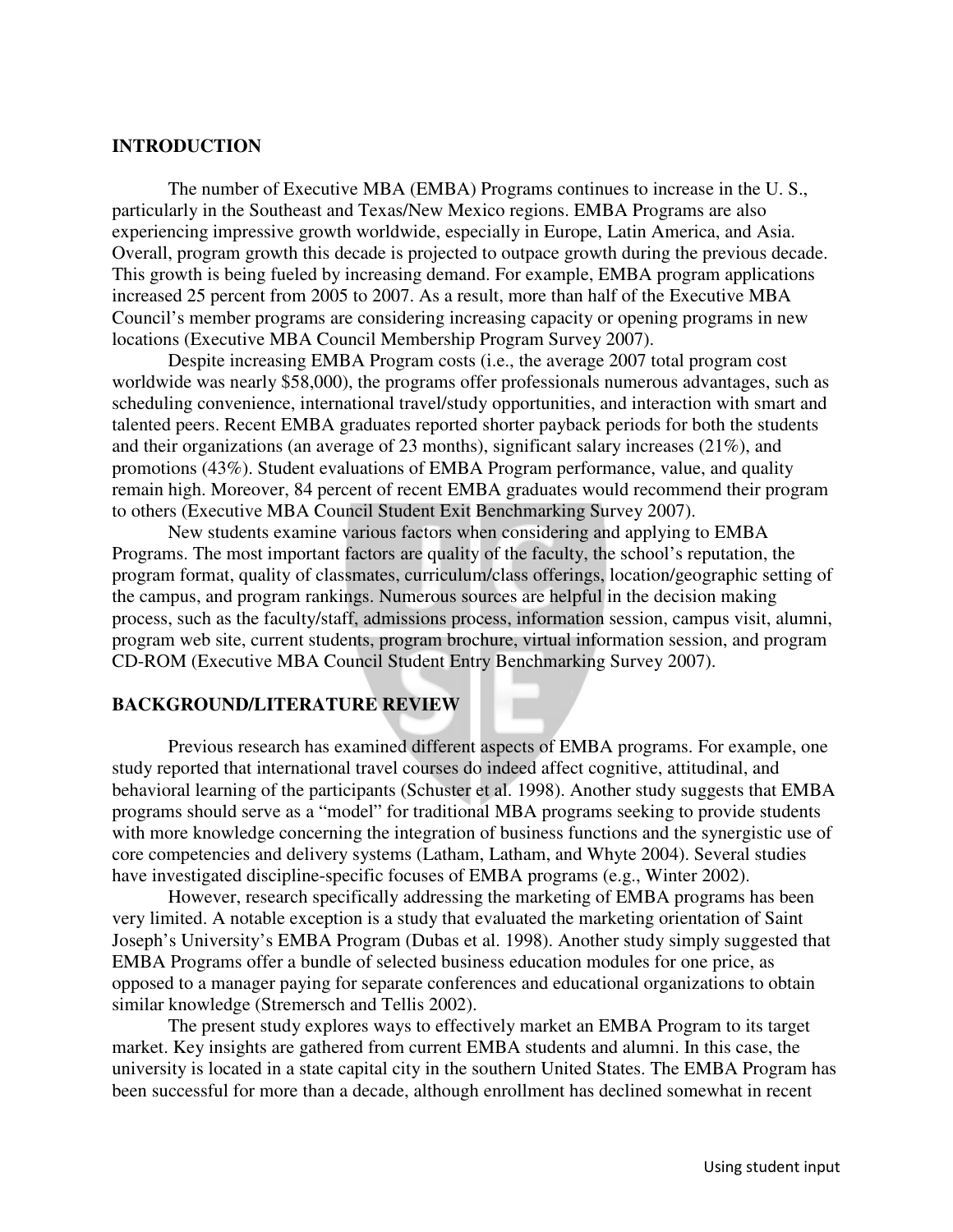years. This decline and a continuous improvement philosophy were the impetus for this investigation.

The EMBA Program offers a comprehensive business curriculum, including disciplinespecific courses as well as courses in International Business, Legal and Ethical Issues in Business, and Leadership. Students also have the opportunity to participate in an international trip to survey business strategy and culture in other countries. The lock-step program is currently 18 months in length. Classes are held in the college's business building every other Friday evening and Saturday (all day). The average class size is 21. The total program price is very competitive, and it includes the international trip, books, and catered meals. Various promotional methods (e.g., personal selling and advertising) have been used, although promotional activity in recent years has been relatively less than in the early program years.

The program attracts a diverse group of professionals from a wide variety of occupations/industries, such as engineering, healthcare, information technology, accounting, finance, marketing, education, human services, legal services, and general management. The average student age is 40. Most of the students (59%) are male. The faculty has extensive business management and consulting experience.

## **RESEARCH OBJECTIVES**

The primary research objectives associated with marketing the EMBA program were to:

- 1. identify key motivations and principal benefits sought in pursuing the EMBA degree.
- 2. gather feedback and suggestions concerning the overall marketing strategy for the EMBA Program.
- 3. explore future trends and opportunities that the EMBA Program may be able to capitalize upon.

## **RESEARCH METHODOLOGY**

#### **EMBA Alumni Focus Group Discussions**

 Two focus group discussions were conducted among EMBA alumni in January, 2009. In total, 20 alumni representing nine previous EMBA classes participated. Each discussion lasted for over two hours. The discussions were audio-recorded to allow for appropriate data analysis. Key themes were identified and supported by representative quotes, as detailed in the following Research Findings section.

#### **EMBA Current Students Focus Group Discussions**

 Focus group discussions were also conducted among 12 current EMBA students, as part of two separate Marketing Strategy classes in January, 2009. In total, the discussions lasted for around four hours. As with the alumni focus groups, the discussions were recorded, and emergent themes were identified and supported by representative quotes.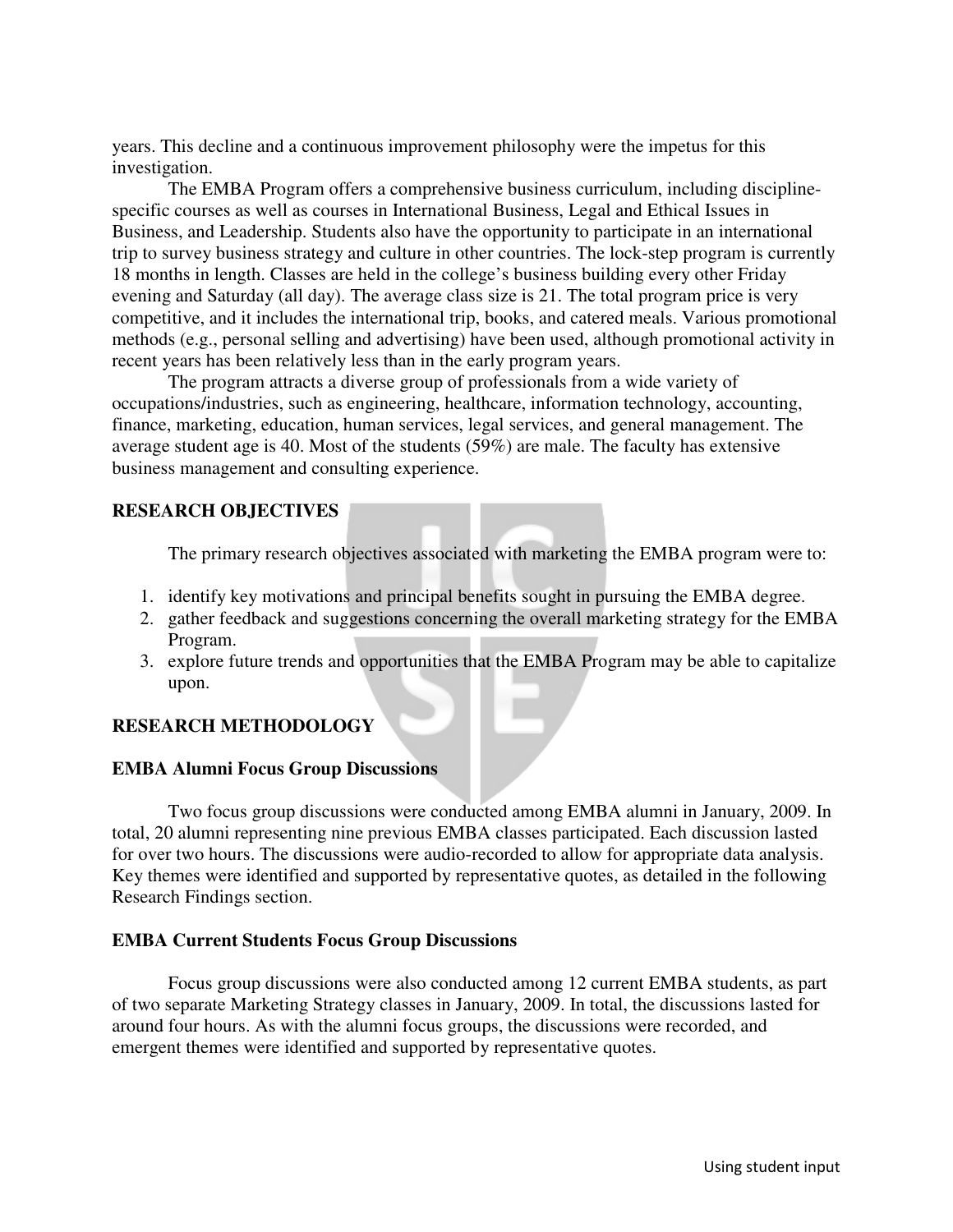## **RESEARCH FINDINGS**

#### **Student Motivations**

Initially, focus group participants were asked to write down their reasons for pursuing the EMBA degree at this university and the benefits that they were seeking in the educational experience. Then, they were asked to discuss each. The main reasons that EMBA alumni and current students stated for pursuing the degree included location, scheduling convenience, professional growth, career advancement, networking opportunities, and the university's reputation. Some typical comments follow:

> "I pursued the EMBA here mainly for the ability to continue my education while working at the same time. I wanted to attend somewhere local. And, because business is my current field, the EMBA Program at (this university) was perfect."

 "I desired an MBA for professional growth and to become wellrounded. I chose the EMBA for the structure and timeframe. I chose (this university) because of location and reputation and like-minded individuals."

 "I needed (the) MBA due to company growth. I was unable to attend a full-time program."

 "I decided to pursue an MBA degree to make myself stand out to my company for future advancement."

#### **Benefits Sought**

Participants were asked: "What was the principal benefit that you were seeking in this educational experience?" The main benefits that EMBA alumni and current students were seeking include the following:

- career advancement
- better compensation
- more employment opportunities
- professor access ("face time")
- better business education
- critical thinking and decision making skills

Representative comments include:

 "What I was looking for out of the program, I'm getting… I wanted career advancement and it's already happening. So, it works."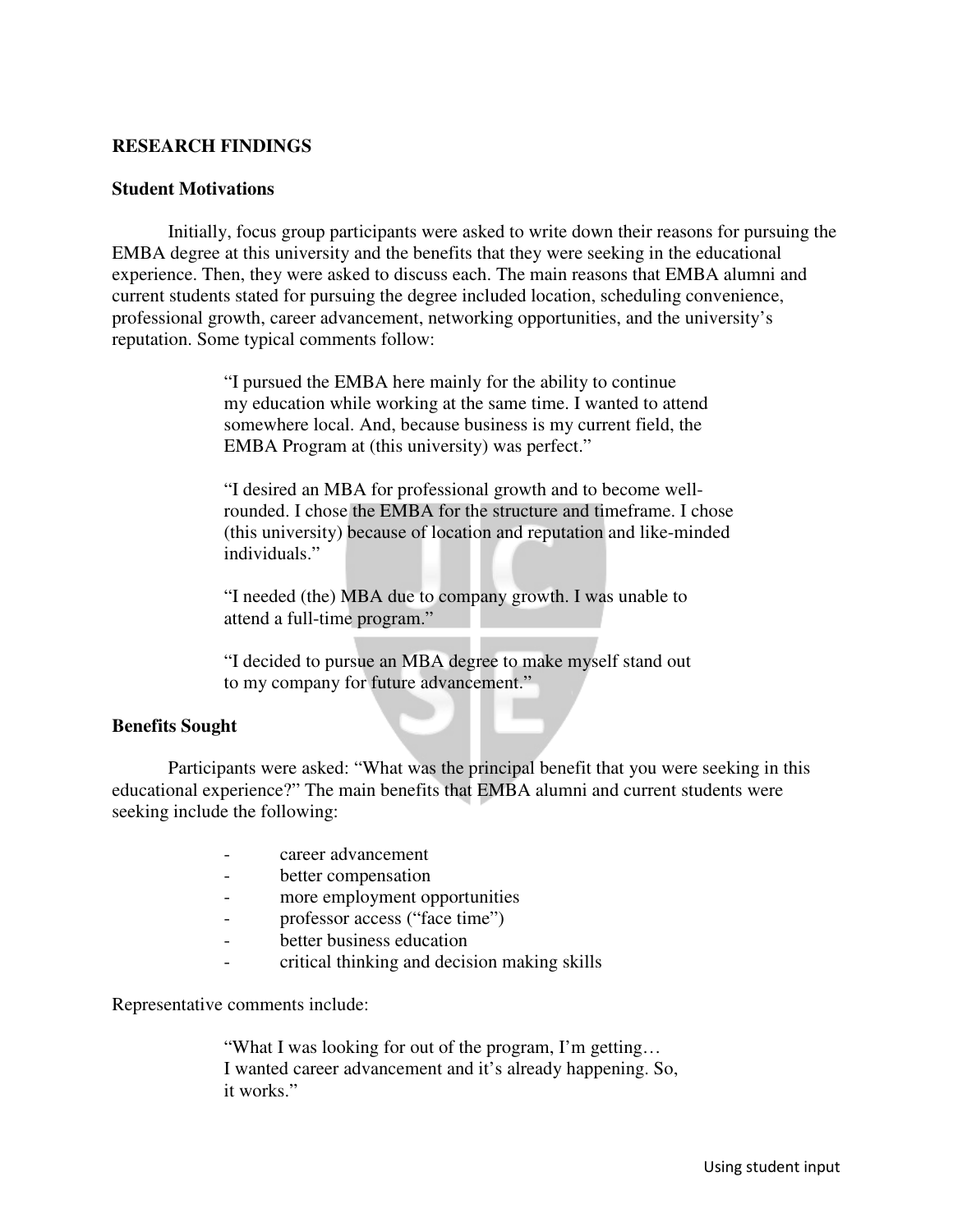"My favorite thing about the entire program was the in-class experience. I think that was very invaluable to be able to gain from your classmates, as well as bounce ideas off your professors and get that type of information…Being able to talk to that professor—'when you were in the corporate world, how did it actually work?'"

They were also asked: "Which other benefits were you seeking?" Additional benefits sought included more confidence, increased job satisfaction, networking opportunities, and entrepreneurial skills. Some typical comments follow:

> "I am a completely different person than I was a year ago. That's what you should be marketing-- how much you can be."

"One of the purposes is to interact with folks who have similar and dissimilar experiences and to gain from that. We used that tremendously in our class."

#### **EMBA Program Marketing Strategy Suggestions**:

Focus group participants were given the following introduction to begin the marketing strategy part of the discussion:

Currently, we are exploring ways to both continuously improve and effectively market the EMBA Program. Imagine that you are a team of marketing managers planning a marketing strategy for the program. The basic components of a marketing strategy involve selecting an appropriate target market and then designing a marketing mix (i.e., the 4 P's of Marketing—product/service, price, place or distribution, and promotion) that will be attractive to the target consumer. First, please decide on and describe the appropriate target market (e.g., demographically, geographically, psychographically).

## **Target Market**

In terms of age, the general feeling was that the target market included professionals from 25 to 45 years old. They also must have a college degree and at least five years of work experience to be admitted to the program.

> "The quality of the students and the maturity level and experience level are critical."

The participants also felt that the geographic focus should be on the metropolitan area first, then the rest of the state. The geographic scope should be within about a 3-hour drive, although the drive could be difficult. This would include several communities within the state, as well as some cities bordering the state.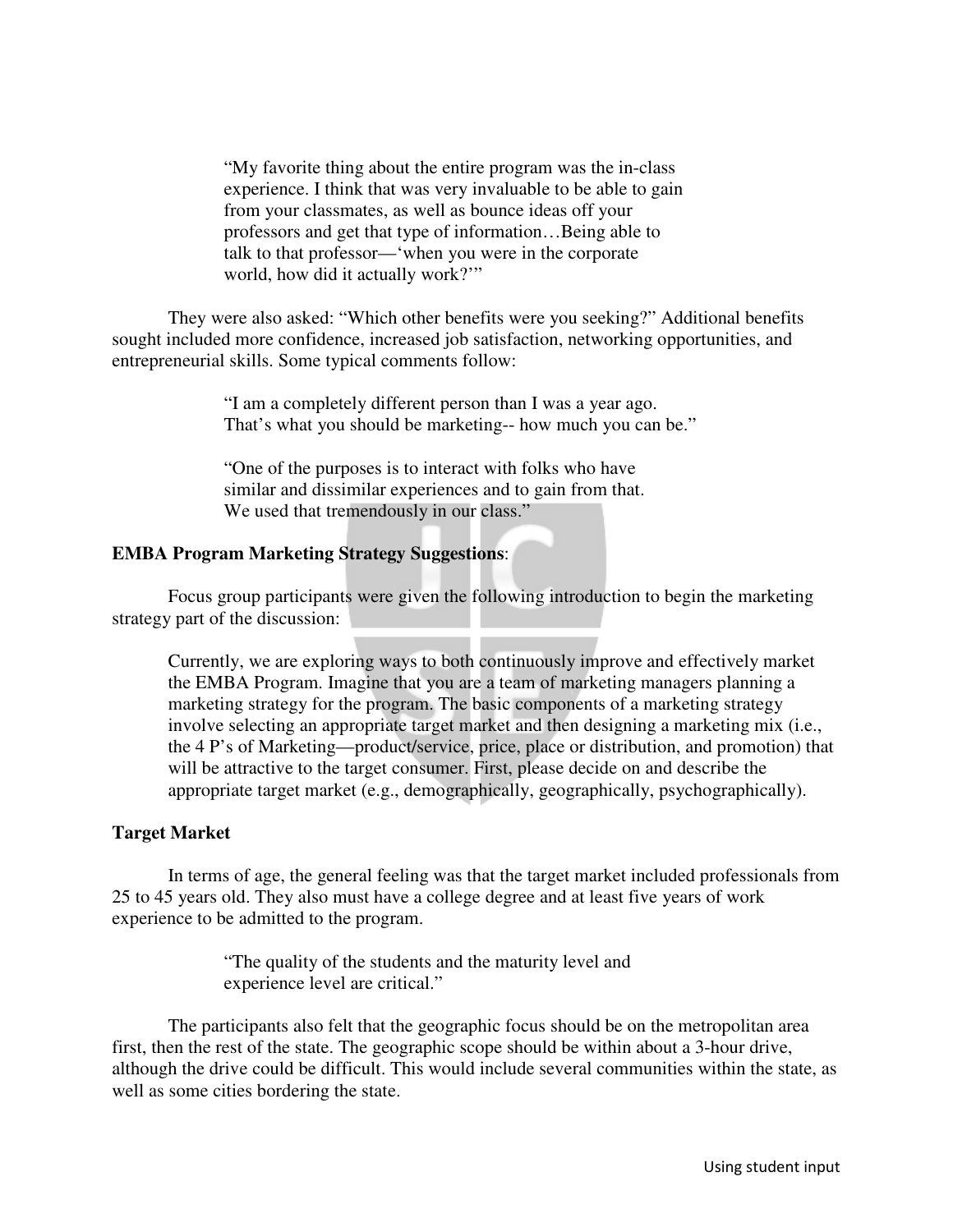Corporations (especially "heavy hitters"), smaller firms (due to the "sheer numbers"), and individuals all seemed like viable target segments. Interestingly, several participants commented that they had to seek out the EMBA program and repeatedly request that their employer help sponsor them. Even if the employer offered educational benefits, it was often not promoted within the company. Instead, it was in "fine print" at the bottom of a document. Also, several participants felt that some employers would not go out of their way to sponsor employees, because they were afraid that they might seek employment elsewhere upon completion of their degree.

#### **Product/Service (Curriculum) Considerations**

Respondents were asked to comment on the appropriate curriculum for the program. Comments focused mostly on general issues, such as the importance of staying current, including guest speakers with relevant experience, using more case studies, and having more of an international emphasis.

Opinions were mixed with regard to the specific courses that should comprise the curriculum. Mainly, the current students and alumni wanted courses that were practical and applicable to their jobs. For example, the Accounting, Finance, and Marketing courses were very well-received. Some thought the Leadership, Business Law, Ethics, and Statistics courses were necessary and useful; others disagreed. The participants thought the material in the three Leadership courses could have been consolidated into a single course. In general, many thought that the "soft science" courses could have been condensed. Others felt that these were important to balance the curriculum.

The participants strongly agreed that the current courses included information relevant to today's business world.

> "We immediately applied the statistics to our clients. And, the finance we've already put in place…It's already made a difference in our company."

Although the current number of courses and length of the program was thought to be "about right," several new course possibilities were suggested. For example, some interest was expressed in a course focusing on the latest technology—"what it is, and how to use it." Other possible courses included:

- Entrepreneurship
- Tax Issues
- Mergers and Acquisitions
- Starting a Business
- Real Estate
- Personal Finance
- Advanced International Business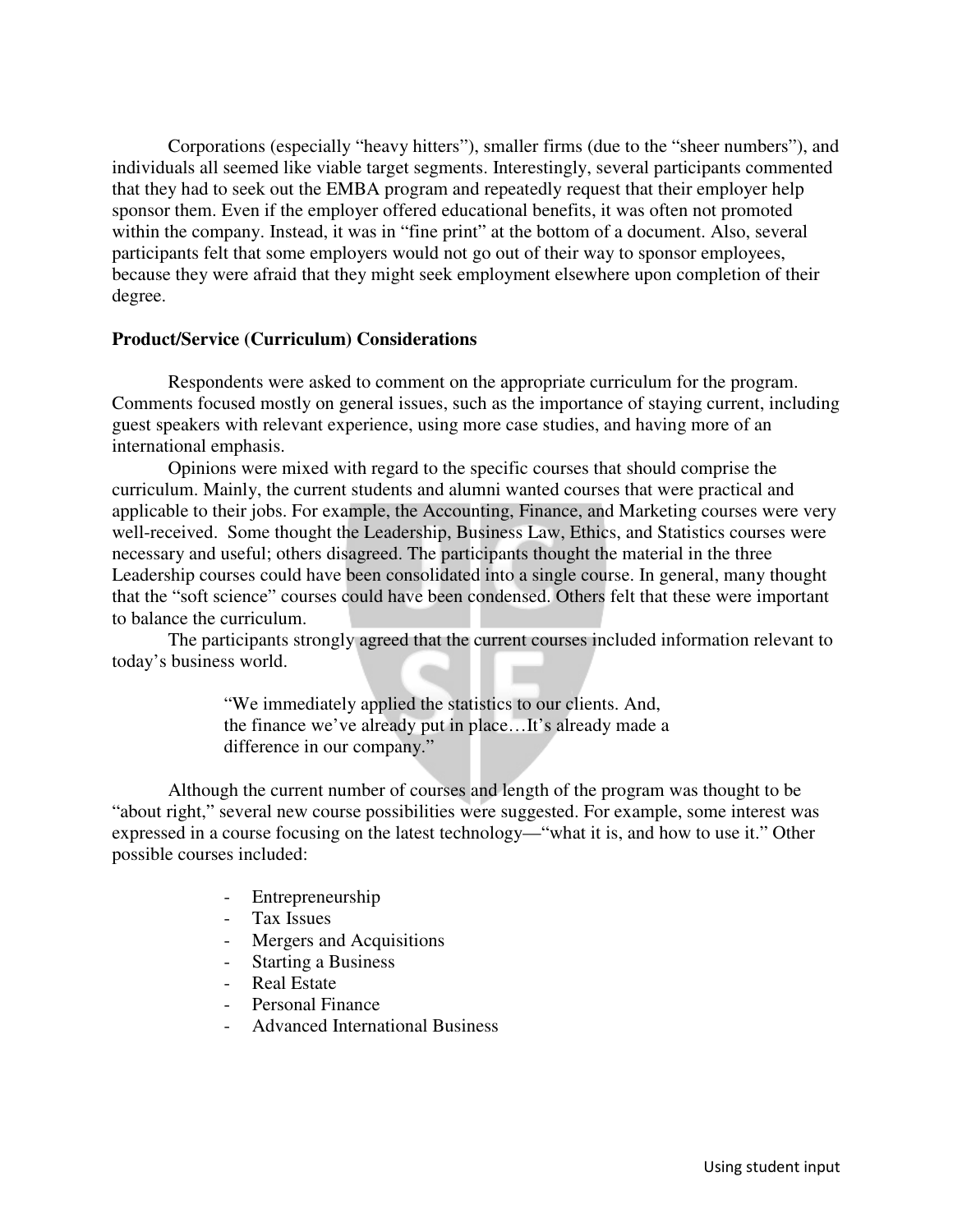#### **Pricing Issues**

Participants were asked: "In terms of the pricing strategy, what do you feel would be an appropriate total cost per student? What is the most you would consider charging? Why?" Again, participants thought the EMBA Program was a great value. They definitely felt that the price should reflect the quality of the program. Overall, current students thought the program cost was about right, although they felt there was flexibility to raise prices somewhat.

> "The quality of what we're getting out of here is a whole lot more than what we paid."

Students felt that some type of "volume discount" for large companies might be helpful in boosting enrollment. For example, if a company sponsored four employees in the EMBA Program, perhaps the fifth could be free. They also suggested a "referral discount" for current students who sent a qualified applicant to the program.

Opinions concerning program price were mixed among the alumni. Initially, some felt that the *current* program cost per student was too high for the area. However, it is important to note that there were various frames-of-reference with regard to price, depending upon each alumnus's personal experience. That is, many of the alumni paid a much lower amount than the current cost when they attended the EMBA Program. The most important consideration seemed to be pricing relative to competing programs. Further discussions focused on comparing: 1) the cost of other programs; 2) the added value offered with the EMBA Program, such as the international trip, compared to a regular MBA program. It was also mentioned that offering more scholarship and financial aid would be helpful to students who received only partial or no financial support from employers.

> "I think you need to do a better job for those who have to fork it out of their own pockets…I think part of your marketing should be to help (students) find financial aid."

## **Distribution Matters**

Participants were asked: "Where is the right place to deliver this program? The main campus? Workplace? Online? Combination?" The most common response was "right here" in the College of Business building. The building is relatively new and state-of-the-art, and the facilities were thought to be second to none. However, many felt that an occasional change of setting would be welcome. Delivering at least some courses at major corporations should also be a consideration, according to some respondents.

Although having supplemental course materials online seemed reasonable, both current EMBA students and alumni definitely did not like the idea of online courses. They felt that they would have missed a lot of important interaction.

> "None of us wanted to take online courses. If we did, we would have gone to the University of Phoenix. We want face time, and that's been the difference."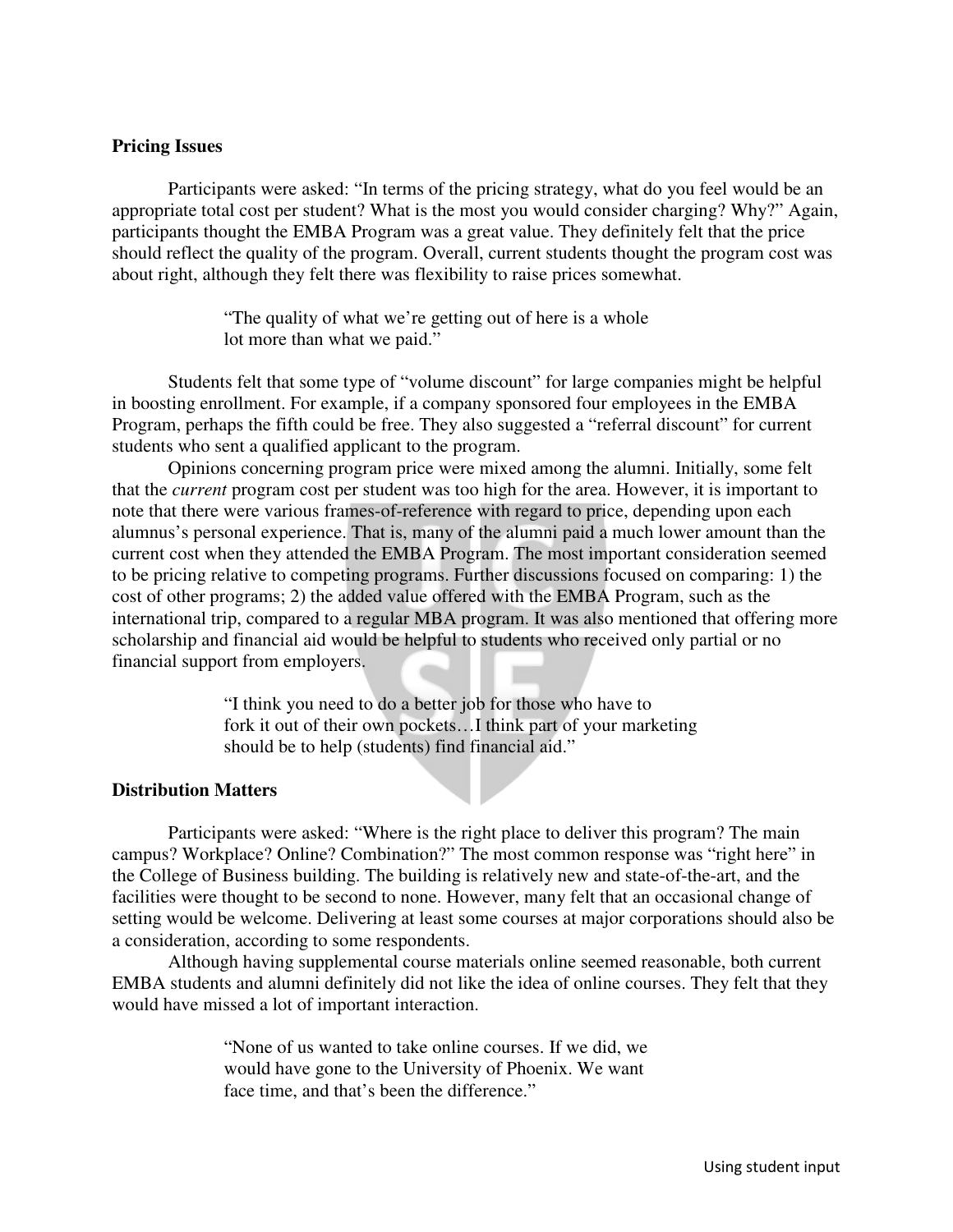They were also asked: "When is the right time to deliver this program?" Opinions were divided among current EMBA students and alumni with regard to the appropriate EMBA Program scheduling. Most current students felt the current scheduled days/times (every other Friday  $5:15 - 9:15$  p.m., Saturday  $8:00$  a.m.  $-5:15$  p.m.) and program length (18 months) were appropriate, although they felt that future scheduling should take into consideration whether the program planned to attract more students from outside of the metropolitan area. (Note: Previous EMBA classes had attended all day on Friday and Saturday).

"The time is right now, because most people get off at 5:00."

 "I like the 18 months, because typically in operations our projects are 18 months…start to finish."

"If you're talking about expanding the (geographic) market, then you'd rather go until 9:00 p.m. on Saturday than add Thursday."

In sharp contrast, many alumni strongly felt that anyone who could not take off all day Friday and Saturday should not be in the program. They cited several other EMBA Programs that were scheduled on Fridays and Saturdays, such as at Baylor University, University of Texas, Georgetown University, and Southern Methodist University. However, starting later in the morning on Friday was seen as a way to help those who were coming in from out of town. That is, they would not need to arrive on Thursday night.

> "If you are unable to manage your time in such a way that you can get your work done in four days and do this, then you're probably not ready for this program."

## **Promotional Considerations**

Participants were asked: "How would you promote the EMBA Program? Which should be the predominant form of promotion? Why?" They felt that personal selling should be the predominant part of the promotional mix.

> "You should be able to hire one or two salespeople…Why not have a salesperson and then pick one of your sales students (as an intern) for a year?"

 "You're not going to get that (relationships with companies) on the phone. It takes physical presence, knocking on doors to do that."

"Conferences are always looking for speakers. If I had someone five years ago come and give me a presentation on the EMBA, I would be three years ahead."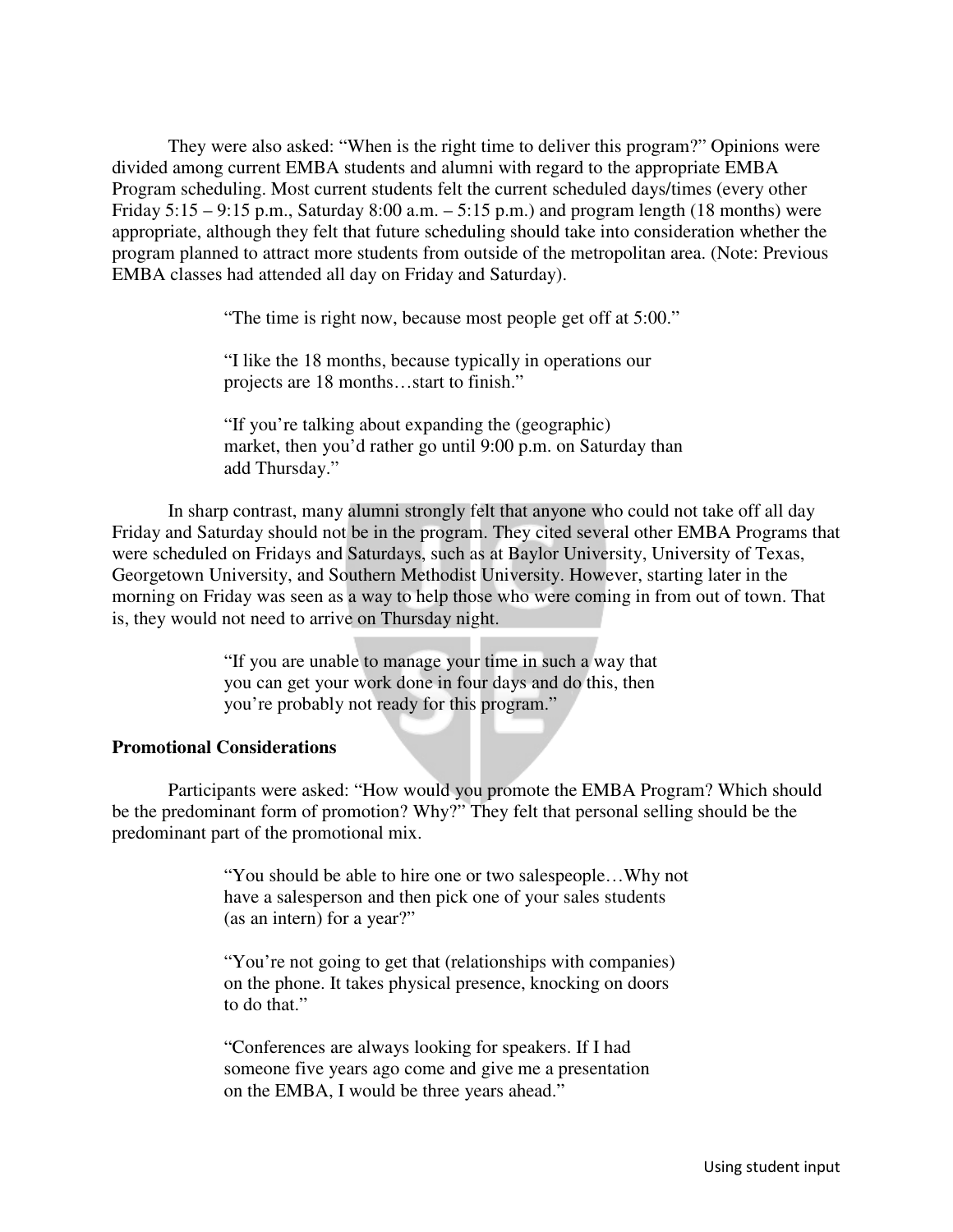"You can go to the companies and do a seminar."

Positive word-of-mouth communication was also seen as critically important.

 "I know of two people that have gone back to school just through my example. And, that would be two or three times fold, if you get in more with these big companies."

"It becomes a conversation. People are interested (in the program)."

 In fact, numerous comments from EMBA alumni focused on using the alumni to help promote the program. There was widespread agreement and enthusiasm expressed for this idea.

> "Your alumni have a vested interest in the program and in the success of the program in the future. So, take advantage of that! They can provide testimonials, guest lectures, etc."

Another important promotional tool was a good website. Other advertising possibilities included billboards (particularly at the city and other area airports), the university basketball arena, trade magazines, company orientation booklets, and radio.

> "At my company, every first or second day of the year and somewhere in the middle of the year, they have an orientation class where all the new people (hundreds) come in. Even if you put just one small ad in the booklet they hand to employees it would help."

> "A radio ad would be nice too, just so I can hear something other than Webster (University)."

Participants were also asked: "What should the primary message be?" They seemed to think that the main message for the EMBA Program should be to communicate that people who go through the program become even more successful in their careers.

> "You should be showing placement of people that you've had go through this program…Show their success. What did you do with (the degree)?...Not only are you going to help them get the degree, but it's going to help them move up to the next level."

"You can get blurbs from (alumni)…testimonials."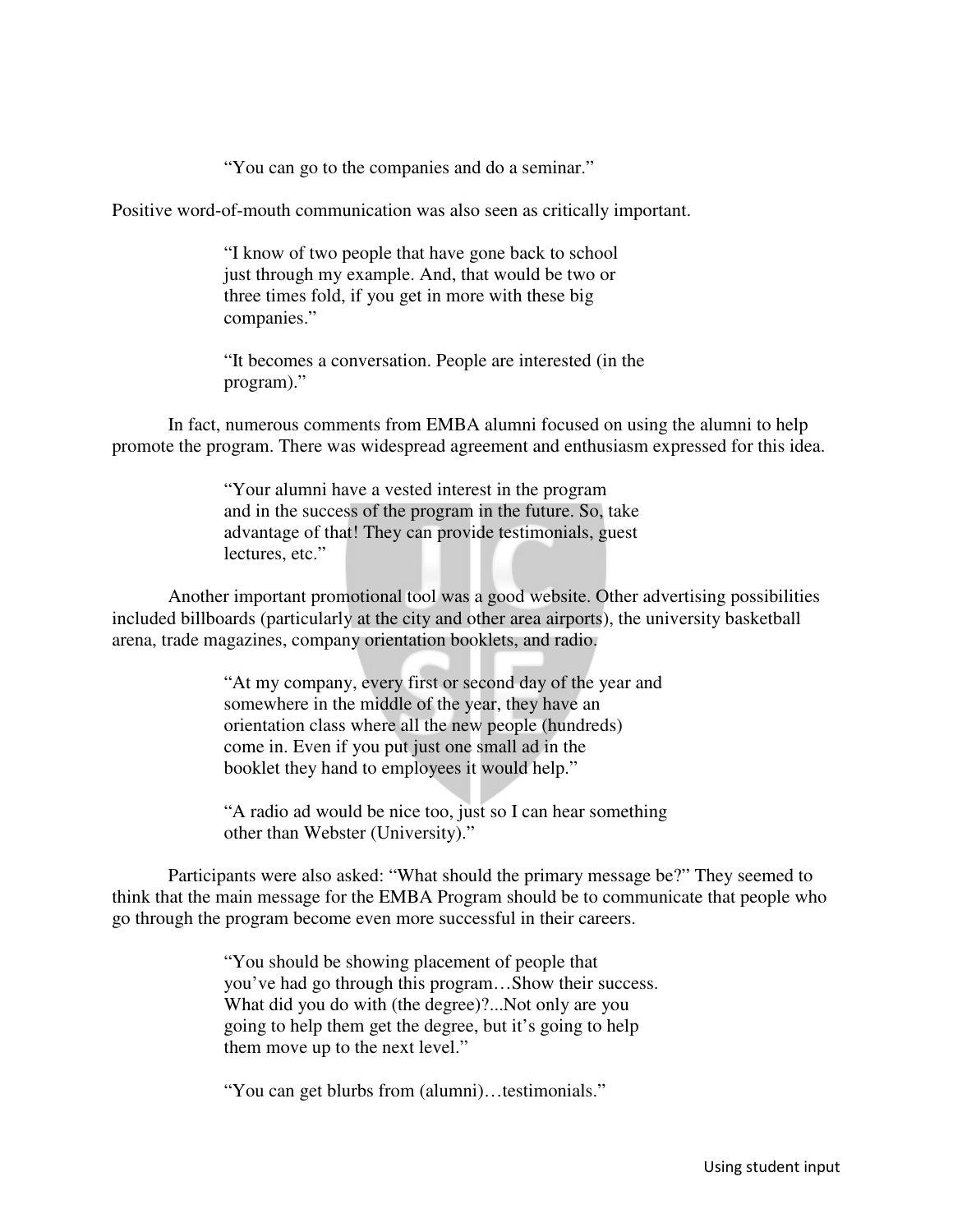"The strength of the program has to be very clear."

 "I think taking the fear (of getting an Executive MBA) away just a little, and showing them that people like us have done this. Yes, it's work, but it's work that's worth it. You know, don't scare them right off the bat."

Also, many participants felt that the faculty's extensive business experience and expertise should also be highlighted in promotions.

> "Like someone said earlier, it's the professors. I mean they are fabulous!"

The underlying theme throughout the discussions involved promoting a very high-quality learning experience.

> "It's elite…Promoting the elite part is in and of itself a recruitment tool."

#### **Future EMBA Program Considerations**

 Respondents were asked: "Which future trends and opportunities could this university capitalize upon with its EMBA Program?" Comments focused on the projected local, regional, national, and global environment, primarily in terms of economic, competitive, and technological trends.

> "Globalization is forcing a lot of firms to at least have some international business knowledge."

"continued emphasis on change management"

"I think some of the future trends to build on would be around energy independence, medical areas related to the aging population, and world economics. As we can see based on what is happening today, the U. S. cannot succeed economically without being impacted by other parts of the world."

 "The economic downturn that the global economy is in will make people retool and upgrade their skills, while they weather the storm. Market the downturn as an opportunity to improve skills and a way to take advantage of limited opportunities."

"The state of the economy puts everyone into a 'work harder and more efficiently' mode. If (the university) can truly capitalize on how this program will positively affect the bottom line of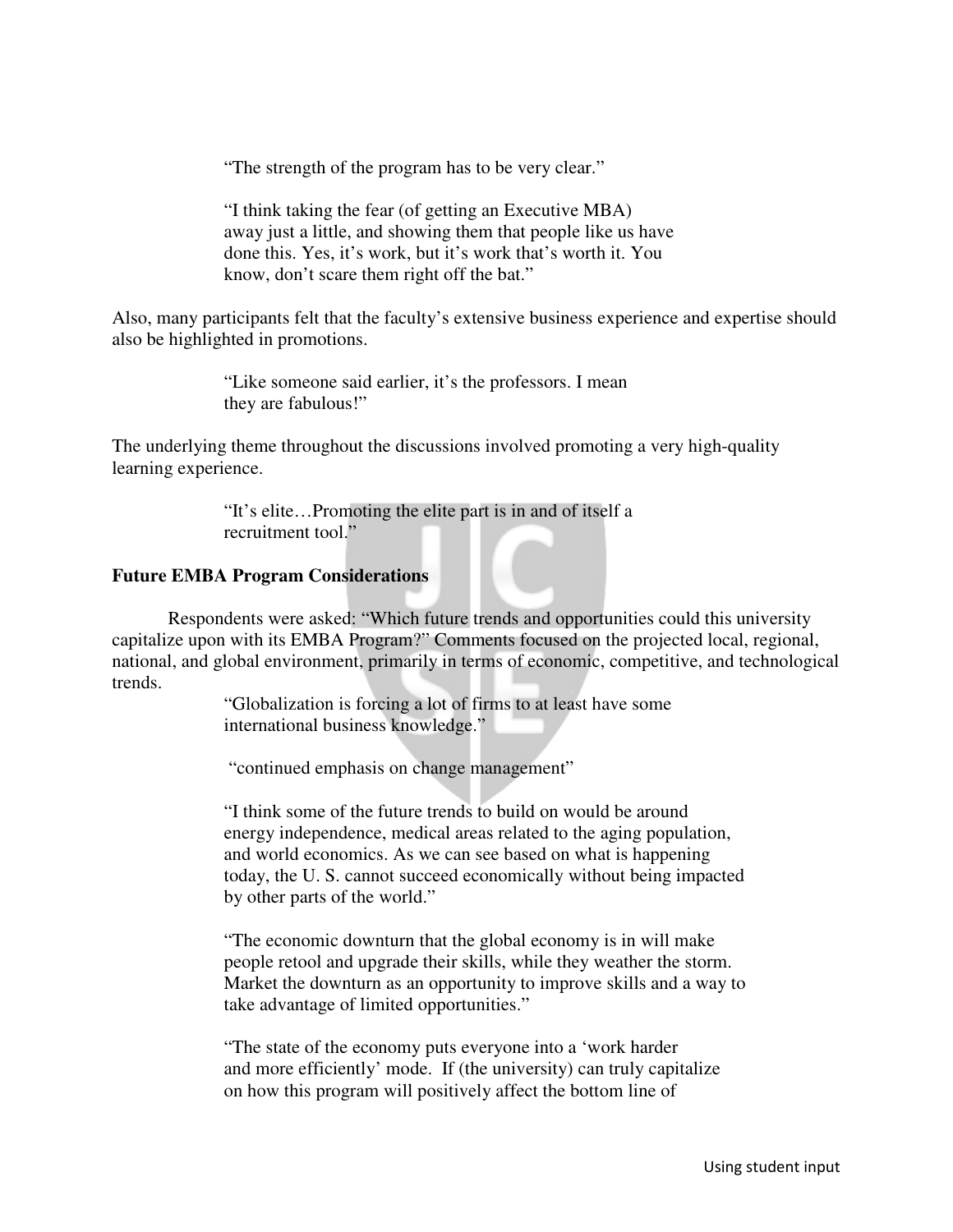local companies, I think that would be key. Make it relevant."

"corporate mergers, acquisitions, and downsizing"

Finally, participants were asked: "What will the employer of the future look for in terms of the EMBA degree?" Overall, respondents seemed to think that the EMBA graduate should be well-rounded and versatile in order to effectively and quickly adapt to future changes in a global economy.

> "evidence of the ability to think creatively, work in a team environment, and manage change"

 "My guess is they will look for an experienced, polished graduate with strong presentation skills, who understands a globalized market."

"(a) well balanced degree – with additional emphasis on the global economy"

 "Leadership, creative thinking, technology savvy, problem solving… Some of us come into the program thinking myopically from our particular field of expertise. One of the best things about the program is that it combines working professionals from a variety of fields, which serves to open us up to a broader way of thinking and tackling problem solving. We not only learn (from professors), we get advice from each other."

#### **DISCUSSION**

Effectively marketing an EMBA Program is certainly an opportunity for Marketing professors to practice what they preach. Any EMBA Program can greatly benefit from the direct involvement of the college's Marketing Department in the design and implementation of interrelated marketing concepts, such as market segmentation, targeting and positioning, and marketing strategy, including integrated marketing communications. Just as marketing plays a key role in the success or failure of many companies, it is vital in ensuring a viable EMBA Program. Thus, it is imperative that a college's Marketing faculty play an active role in developing and refining their EMBA Program's marketing plan.

Aside from the common and critical ways to segment an EMBA Program market (i.e., demographically and geographically), less obvious segmentation schemes may also prove to be quite useful. For example, segmenting the market based on principal benefits sought in the EMBA degree seems to have merit. EMBA students tend to be very practical in terms of what they want from the degree, and benefit segmentation seems particularly relevant. For many, the degree is definitely a means to an end. That is, they seek to advance their careers in terms of promotions, better compensation, and more employment opportunities. This segment could be labeled, "Strivers." They are typically attempting to ascend the corporate ladder. For others, personal improvement is primarily sought. These professionals are truly interested in learning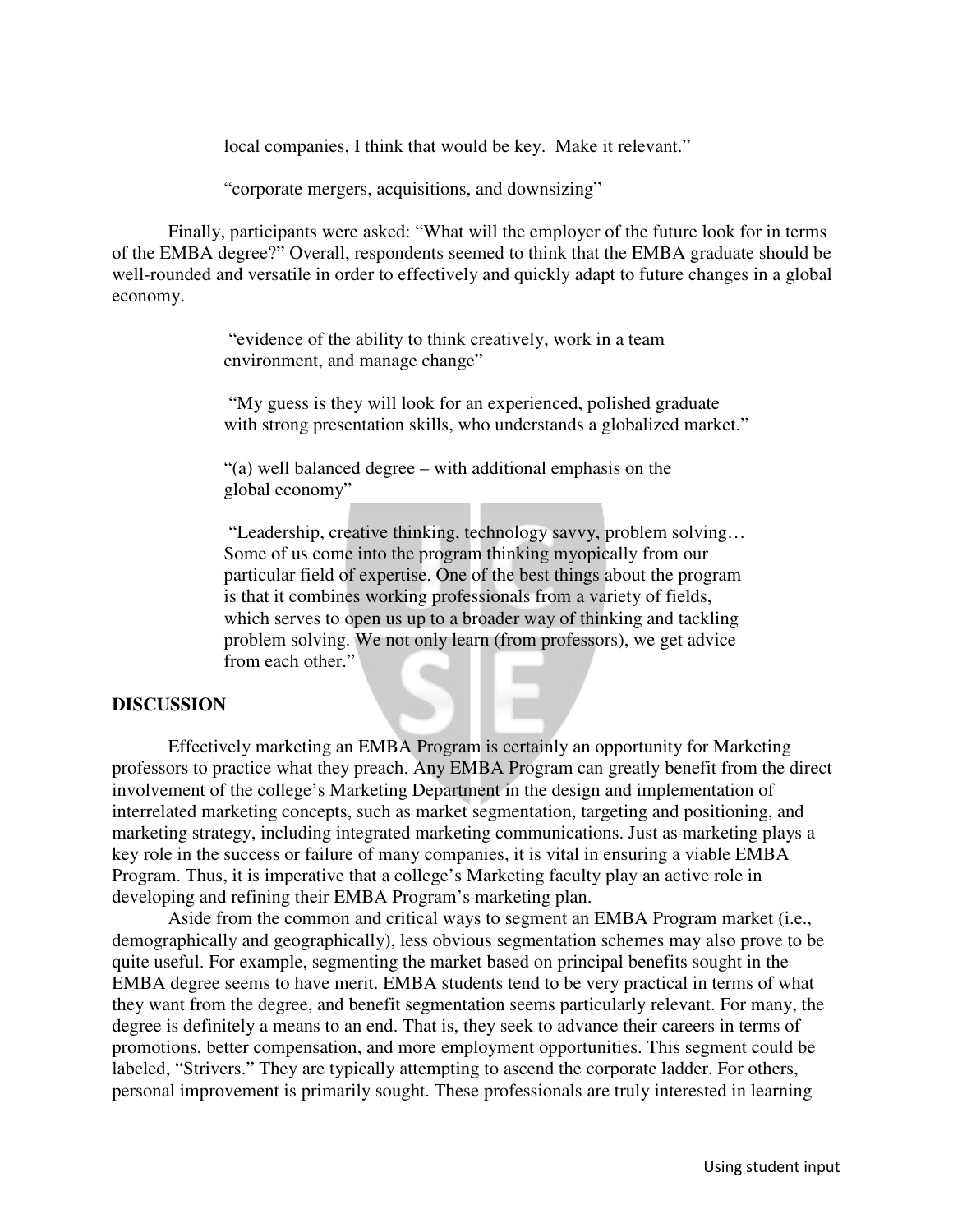more about business and in developing more skills, such as critical thinking, decision making, and entrepreneurial skills. Perhaps, this segment could be called, "Personal Developers." They are often business owners and non-business professionals, such as physicians and engineers. Another segment is primarily seeking more confidence and increased job satisfaction. This segment could be considered, "The Young and the Restless." They tend to be in the early stages of their careers, somewhat idealistic, and in search of intrinsic rewards from their jobs. Finally, some professionals appear to be seeking social interaction and networking opportunities with professors and other professionals. This segment could be labeled, "Networkers." These people recognize the value in learning not only from their professors but also from their peers. They often seek to develop long-term relationships with those involved in the program.

Benefit segmentation and other forms of segmentation (e.g., psychographic) offer a new perspective and a richer picture of the market. They also provide new targeting and positioning opportunities. Communicating the right message and program image to the right people is a critical part of effectively promoting an EMBA Program. Moreover, designing and delivering an appropriate marketing mix for each market segment can provide a competitive advantage.

In terms of EMBA Program imagery, most professionals interested in the degree appear to want a high-quality experience that is also a good value. Of course, customer value does not necessarily mean inexpensive. Rather, the benefits should outweigh the costs. Although benefit segmentation schemes often have an "Economizers" segment, those consumers are likely seeking an inexpensive degree from an online source, and they are likely not interested in this university's program. Most EMBA students and alumni in this research place much more importance on the program quality than on the cost. They feel that the university needs to project a "premium" and "elite" program image.

The first step in developing an appropriate marketing strategy is to identify the appropriate target market. As described above, market segmentation is a tremendous aid in determining attractive market segments to target. In this case, the program's recommended target market includes professionals, 25 to 45 years old, with at least five years of work experience. Geographically, the target consumers are located within a three-hour drive of the campus. The target market should include both self-employed business owners and employees of a variety of organizations, including large, headquartered companies, smaller companies throughout the state, large healthcare organizations, and state government agencies. Being located in the state capital, the university can effectively target all of these viable markets, given their relatively close proximity. The primary focus should be the metropolitan area. A secondary focus should be statewide and in bordering states.

With this target market in mind, an attractive marketing mix can be developed. Beginning with the product/service strategy, it is recommended that the university continue to offer the program over an 18-month period. Selection criteria for student applicants, especially the minimum industry experience requirement, should be strictly enforced to help maintain the program quality. Another key way to ensure a high-quality educational experience is to establish and maintain stringent selection criteria for faculty teaching in the program and to offer additional pay incentives for EMBA faculty.

With regard to the curriculum, it is important to focus on application and integration of business functions, theories, and concepts throughout the program. While ensuring a smooth program schedule with mini-breaks for students, the program should continue to provide an international trip, catered meals, and books for students, inclusive in the total program cost.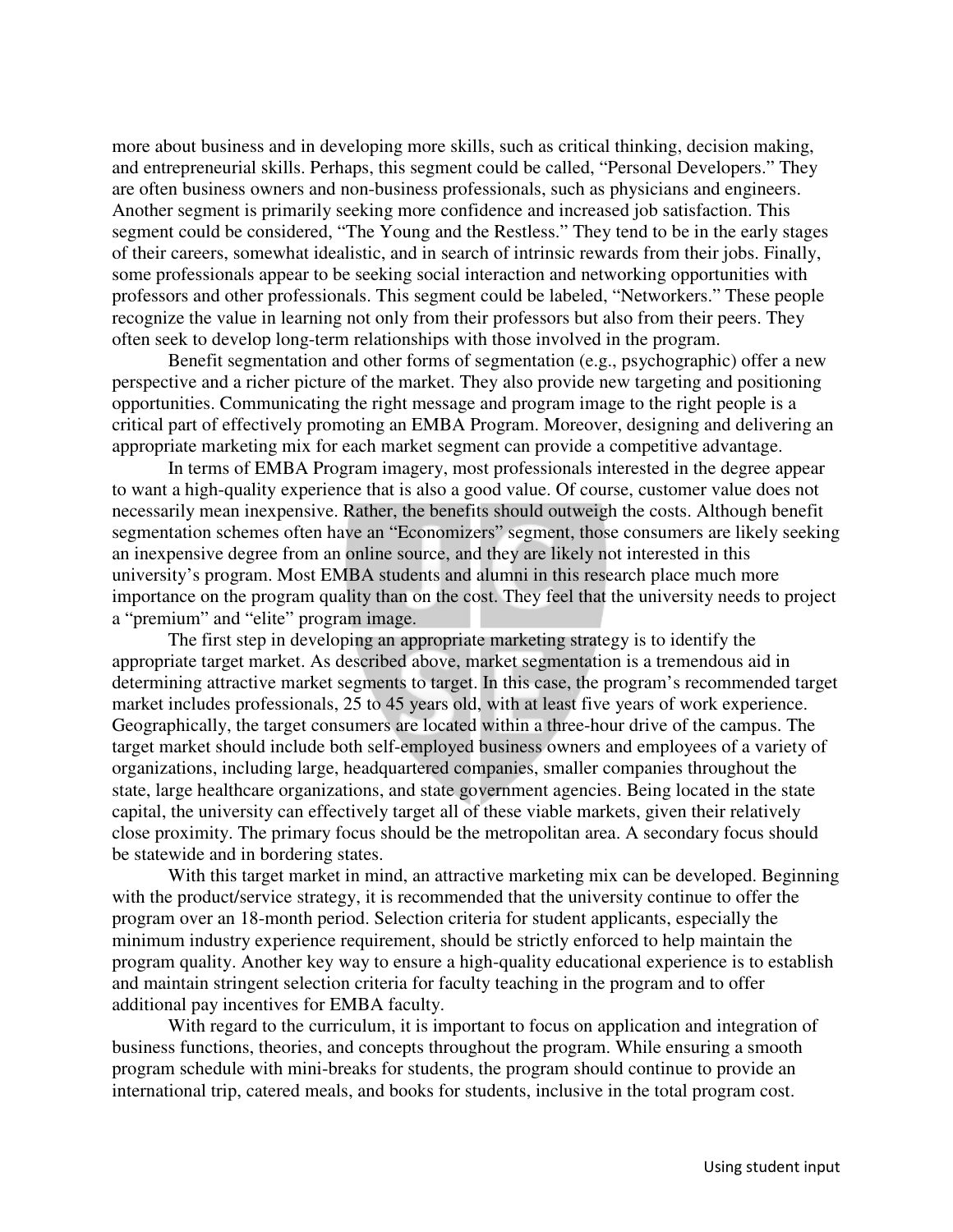Consideration should be given to consolidating or condensing some courses, such as the three Leadership mini-courses. Finally, adopting a philosophy of continuous improvement suggests that strong consideration should be given to offering new courses, such as courses focusing on new technologies, acquisitions and mergers, and advanced international business to keep pace with the ever-changing business environment.

In terms of the recommended distribution strategy, the college facilities are considered topnotch and should continue to be the main place where the program is administered. Students should be further encouraged to make full use of the facilities, including the computer labs and libraries. An occasional change of setting (e.g., a class or two at a local company, field trips) would be welcome by students and should be considered. Online technology should only be used to supplement courses and to communicate with students. Online courses are not desired by students and would negate some major program strengths—"face time" with professors and interaction with other professionals. The courses should continue to be scheduled every other Friday and Saturday. Consideration should be given to starting mid-morning on Friday. This would allow students from other areas to travel on Friday morning rather than on Thursday night.

The recommended pricing strategy should help reinforce perceptions that the EMBA Program is a great value. Program benefits should be highlighted on the program website and in brochures and other promotional materials. Developing a cost/benefit comparison relative to traditional MBA programs would further emphasize the program's value. Given the current program cost (which most respondents considered to be quite reasonable and even low), increasing the price somewhat relative to competing options in the surrounding area should reinforce quality perceptions.

However, any price increases should be coupled with offering tuition discounts to the university-affiliated medical system employees and other state employees. Consideration should be given to offering "volume" discounts to large employers who sponsor numerous employees in the program. The EMBA Program should provide scholarships and/or financial aid to students. At a minimum, providing financing options to students who receive little or no employer sponsorship is recommended. Offering a referral discount to current students and alumni who refer other qualified applicants to the program is another way to offer a price break and a great way to increase enrollment. Finally, it may prove beneficial to help prospective students lobby for support from their employers. Even if a company offers educational sponsorship, this benefit is typically in small print at the bottom of a document and is not actively promoted. Persistence is the key.

Multiple promotional methods appear to be effective in creating awareness of the EMBA Program, highlighting the importance of an integrated marketing communications (IMC) approach. To increase awareness and enrollment in the short-term, a combination of personal selling and mass selling should be used. Mass selling efforts that should be considered include airport billboards, newspaper ads, radio ads, electronic billboard ads, a program link on the main university website, new employee orientation booklet ads, ads at the university's basketball arena, and trade magazine ads.

In the long-run, the promotional focus should be on personal selling and positive wordof-mouth advertising to maintain satisfactory awareness and enrollment levels. Aggressive personal selling efforts should be a primary responsibility of the program director, although everyone in the college should make an effort to sell the program to prospective students. Telephone calls alone are not sufficient. Face-to-face communication is critically important.